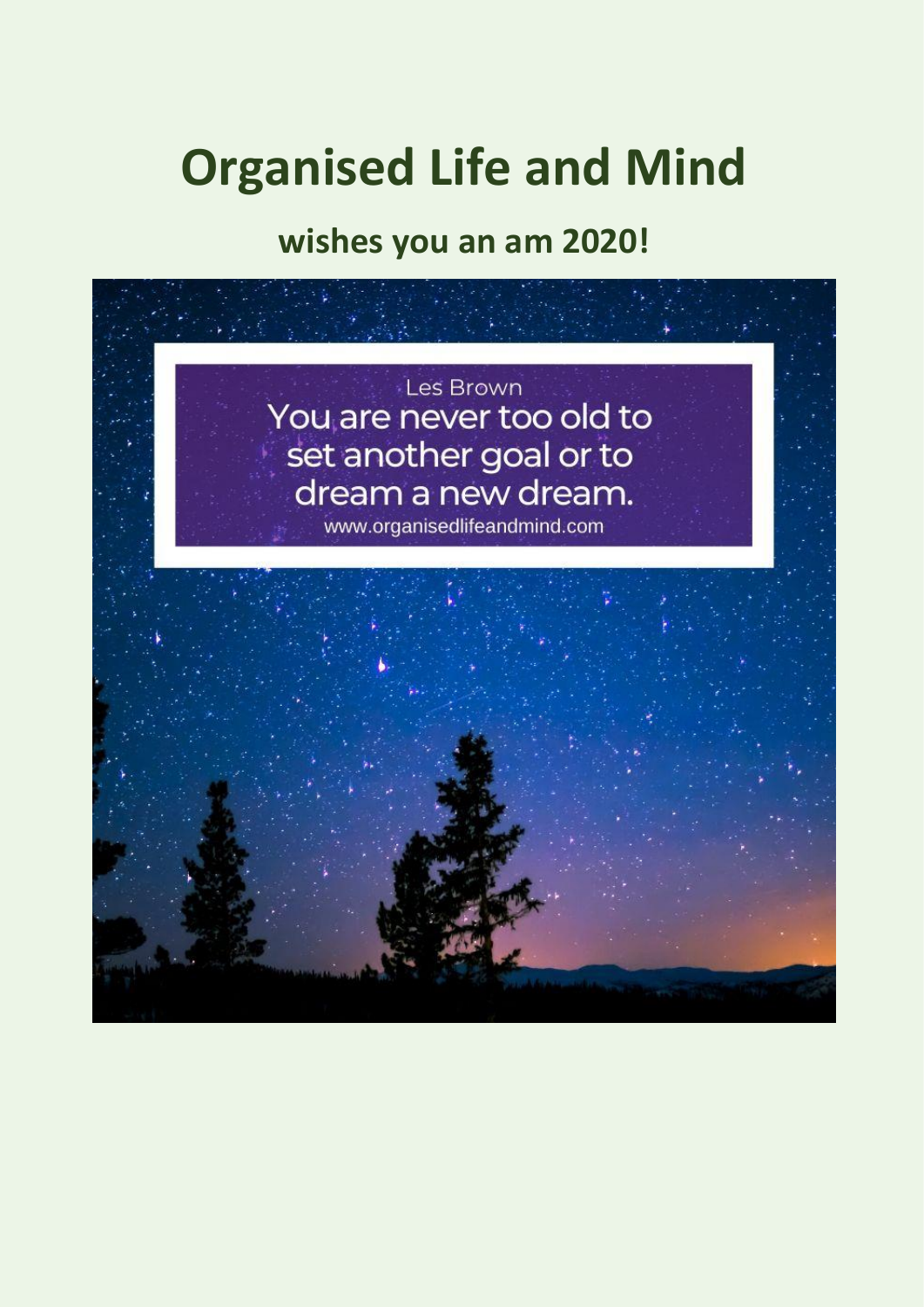

# **January**

| <b>Sunday</b> | <b>Monday</b>                      | <b>Tuesday</b> | Wednesday            | Thursday | Friday | Saturday |
|---------------|------------------------------------|----------------|----------------------|----------|--------|----------|
|               |                                    |                | 01<br>New Year's Day | 02       | 03     | 04       |
| 05            | 06                                 | 07             | 08                   | 09       | 10     | 11       |
| 12            | 13                                 | 14             | 15                   | 16       | 17     | 18       |
| 19            | 20<br>Martin Luther<br>King Jr Day | 21             | 22                   | 23       | 24     | 25       |
| 26            | 27<br>Australia Day                | 28             | 29                   | 30       | 31     |          |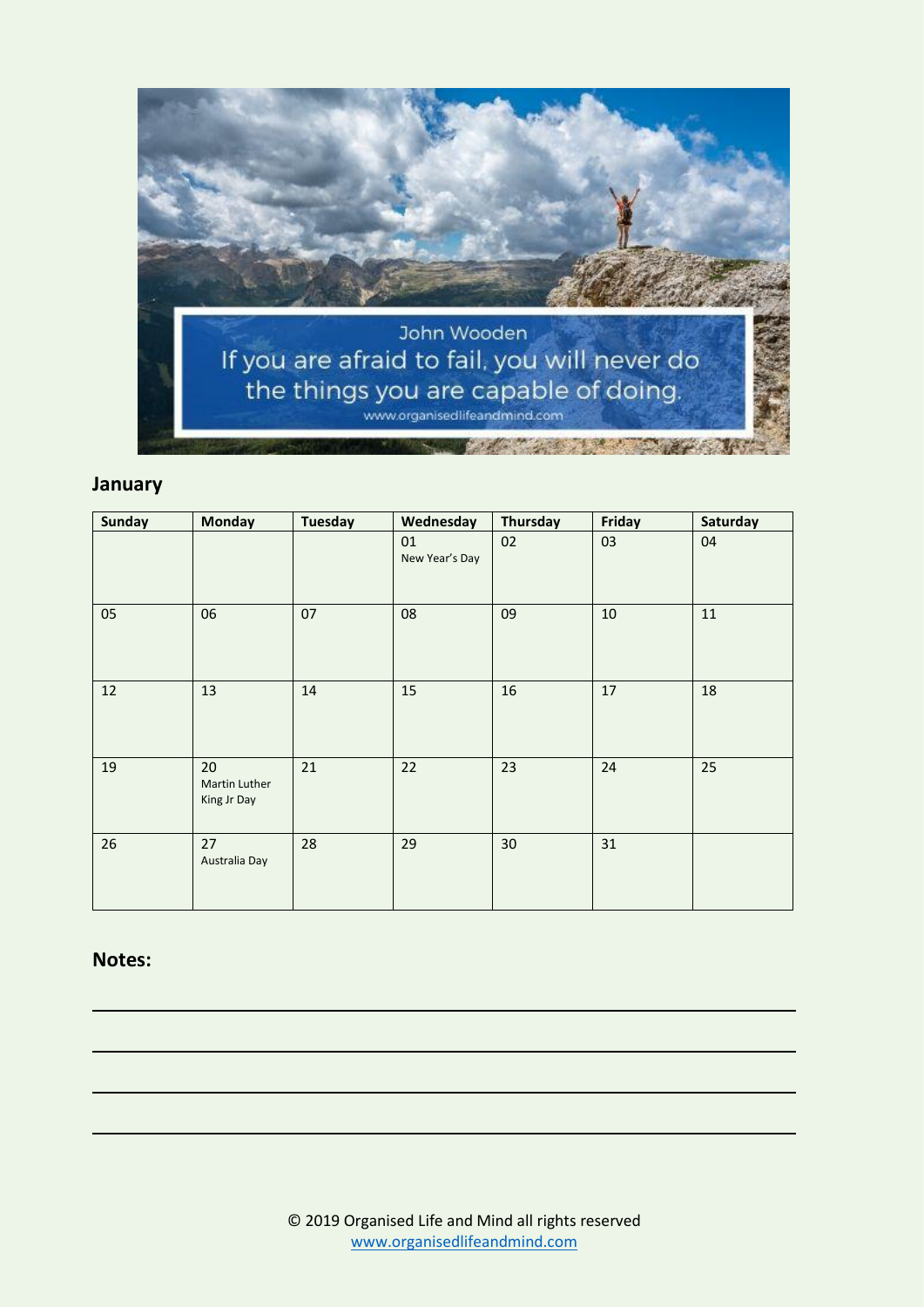

# **February**

| Sunday | Monday | <b>Tuesday</b> | Wednesday             | Thursday | Friday | Saturday |
|--------|--------|----------------|-----------------------|----------|--------|----------|
|        |        |                |                       |          |        | $01\,$   |
| 02     | 03     | 04             | 05                    | 06       | 07     | 08       |
| 09     | $10\,$ | $11\,$         | 12                    | 13       | 14     | 15       |
| 16     | 17     | 18             | 19<br>President's Day | 20       | 21     | 22       |
| 23     | 24     | 25             | 26                    | 27       | 28     | 29       |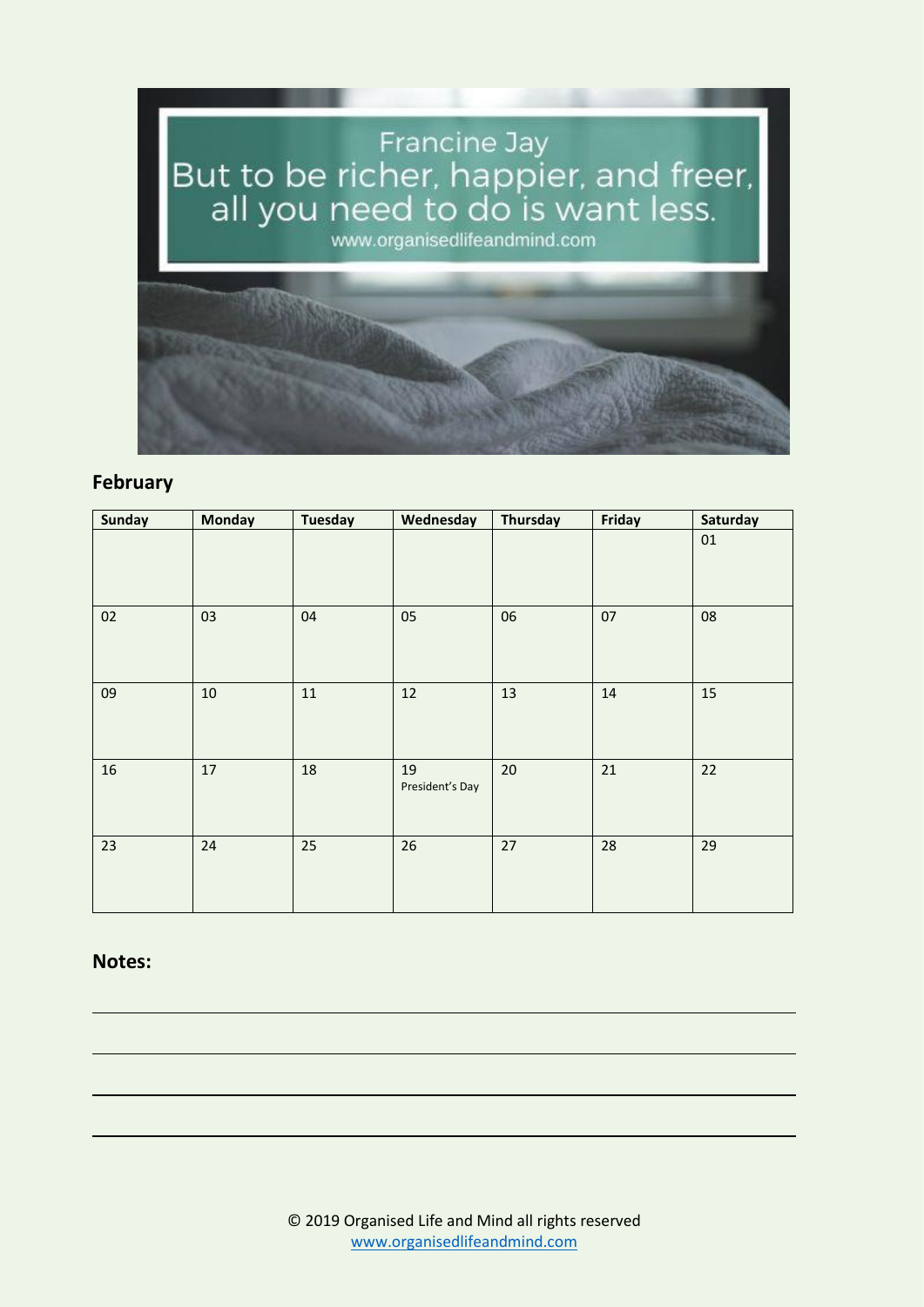

# **March**

| <b>Sunday</b> | <b>Monday</b> | <b>Tuesday</b>          | Wednesday | Thursday | Friday | Saturday |
|---------------|---------------|-------------------------|-----------|----------|--------|----------|
| 01            | 02            | 03                      | 04        | 05       | 06     | 07       |
| 08            | 09            | $10\,$                  | $11\,$    | 12       | 13     | 14       |
| 15            | 16            | 17<br>St. Patrick's Day | 18        | 19       | 20     | $21\,$   |
| 24            | 25            | 24                      | 25        | 26       | 27     | 28       |
| 29            | 30            | 31                      |           |          |        |          |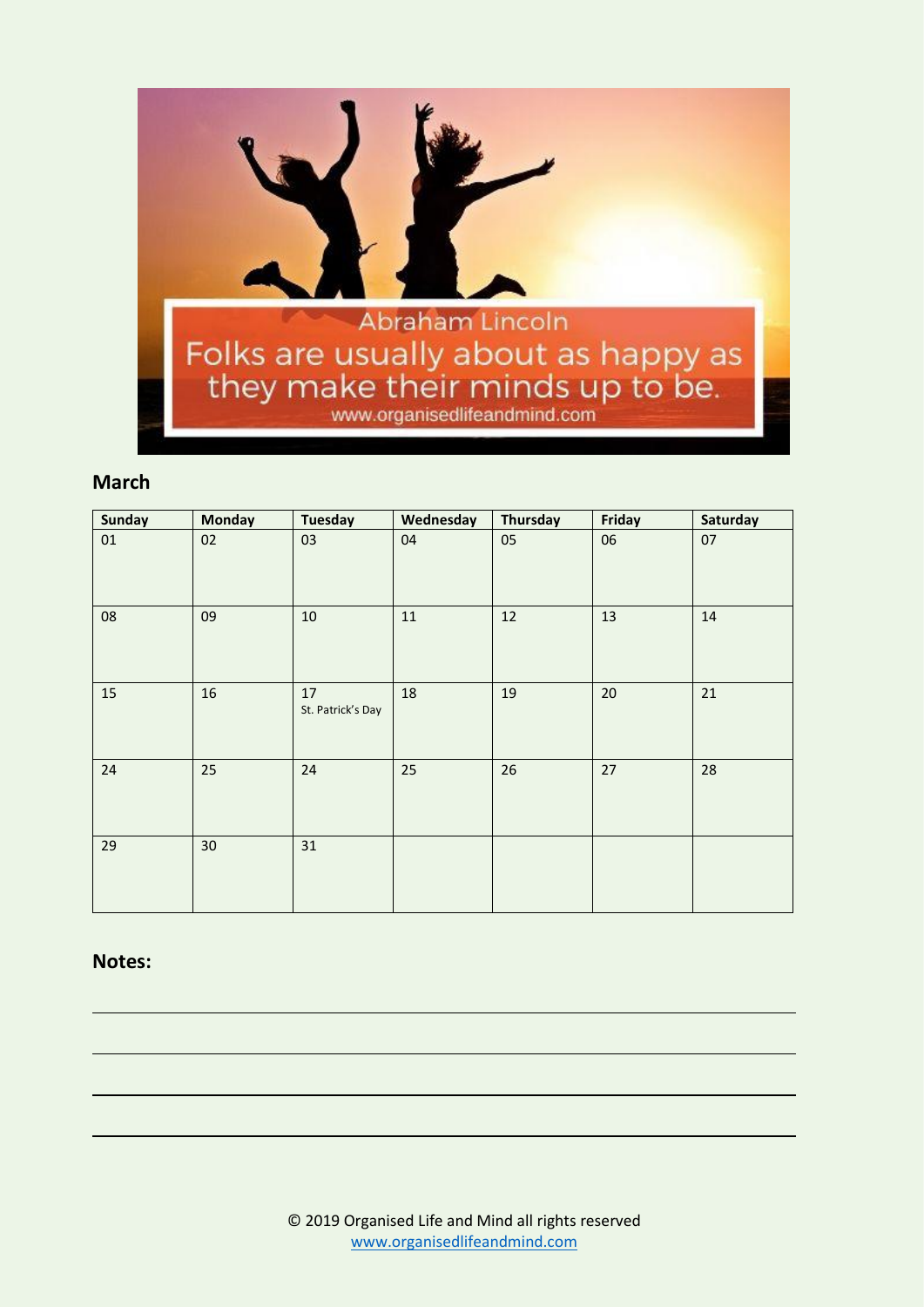# **Brian Tracy** It doesn't matter where you<br>came from. All that matters is where you are going.

www.organisedlifeandmind.com

# **April**

| <b>Sunday</b>       | <b>Monday</b>       | <b>Tuesday</b> | Wednesday | Thursday             | Friday            | Saturday               |
|---------------------|---------------------|----------------|-----------|----------------------|-------------------|------------------------|
|                     |                     |                | 01        | 02                   | 03                | 04                     |
| 05                  | 06                  | 07             | 08        | 09                   | 10<br>Good Friday | $11\,$                 |
| 12<br>Easter Sunday | 13<br>Easter Monday | 14             | 15        | 16                   | 17                | 18                     |
| 19                  | 20                  | 21             | 22        | 23<br>Ramadan begins | 24                | 25<br><b>ANZAC Day</b> |
| 26                  | 27                  | 28             | 29        | 30                   |                   |                        |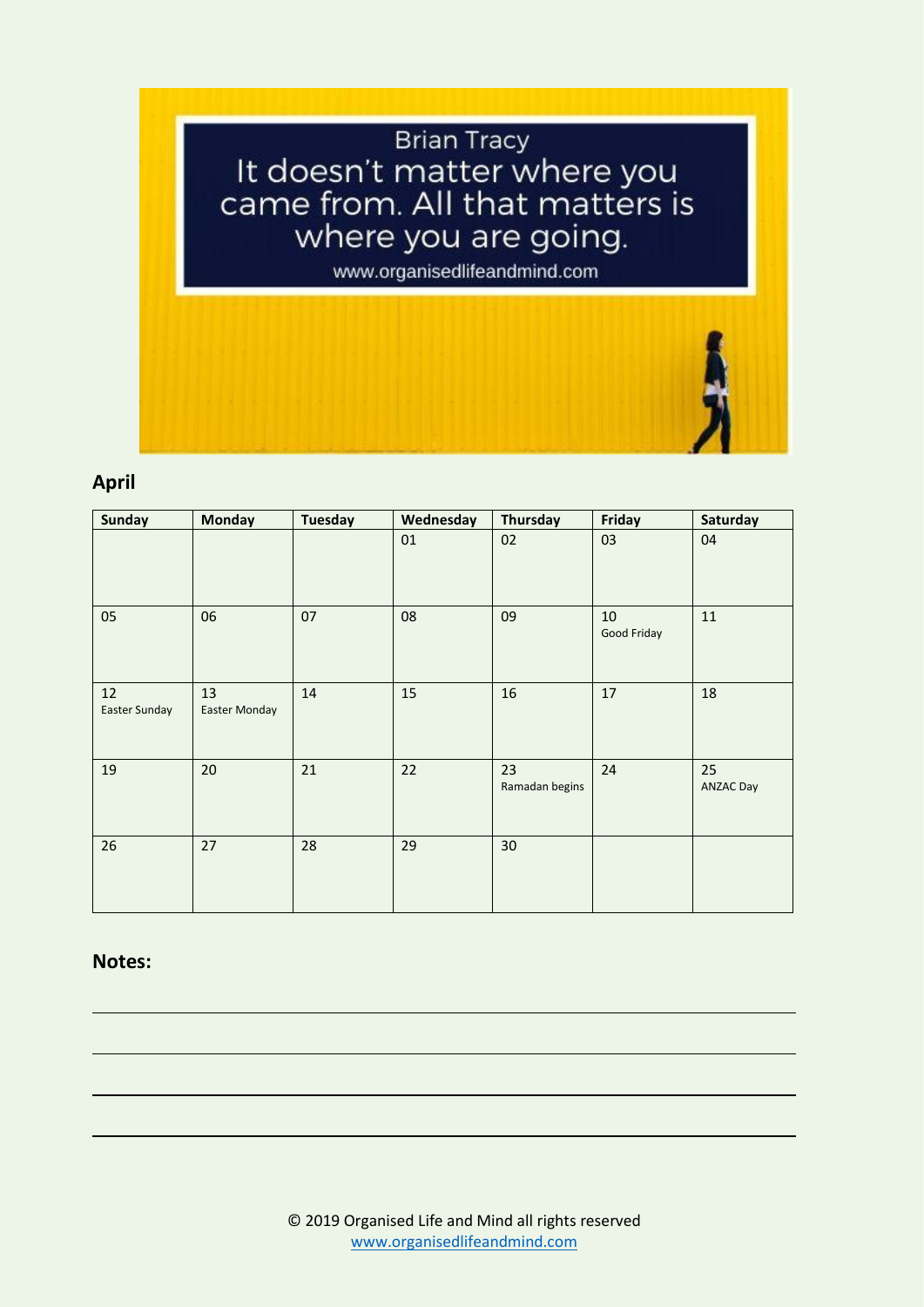

# **May**

| <b>Sunday</b>     | <b>Monday</b>                                                   | <b>Tuesday</b> | Wednesday | Thursday                   | Friday                          | Saturday          |
|-------------------|-----------------------------------------------------------------|----------------|-----------|----------------------------|---------------------------------|-------------------|
|                   |                                                                 |                |           |                            | 01<br>Labour Day                | 02                |
| 03                | 04                                                              | 05             | 06        | 07                         | 08<br>Early May Bank<br>Holiday | 09                |
| 10                | 11                                                              | 12             | 13        | 14                         | 15                              | 16                |
| 17                | 18                                                              | 19             | 20        | 21<br><b>Ascension Day</b> | 22                              | 23<br>Eid Al Fitr |
| 24<br>Eid Al Fitr | 25<br>Eid Al Fitr<br>May Bank<br>Holiday<br><b>Memorial Day</b> | 26             | 27        | 28                         | 29                              | 30<br>Whit Sunday |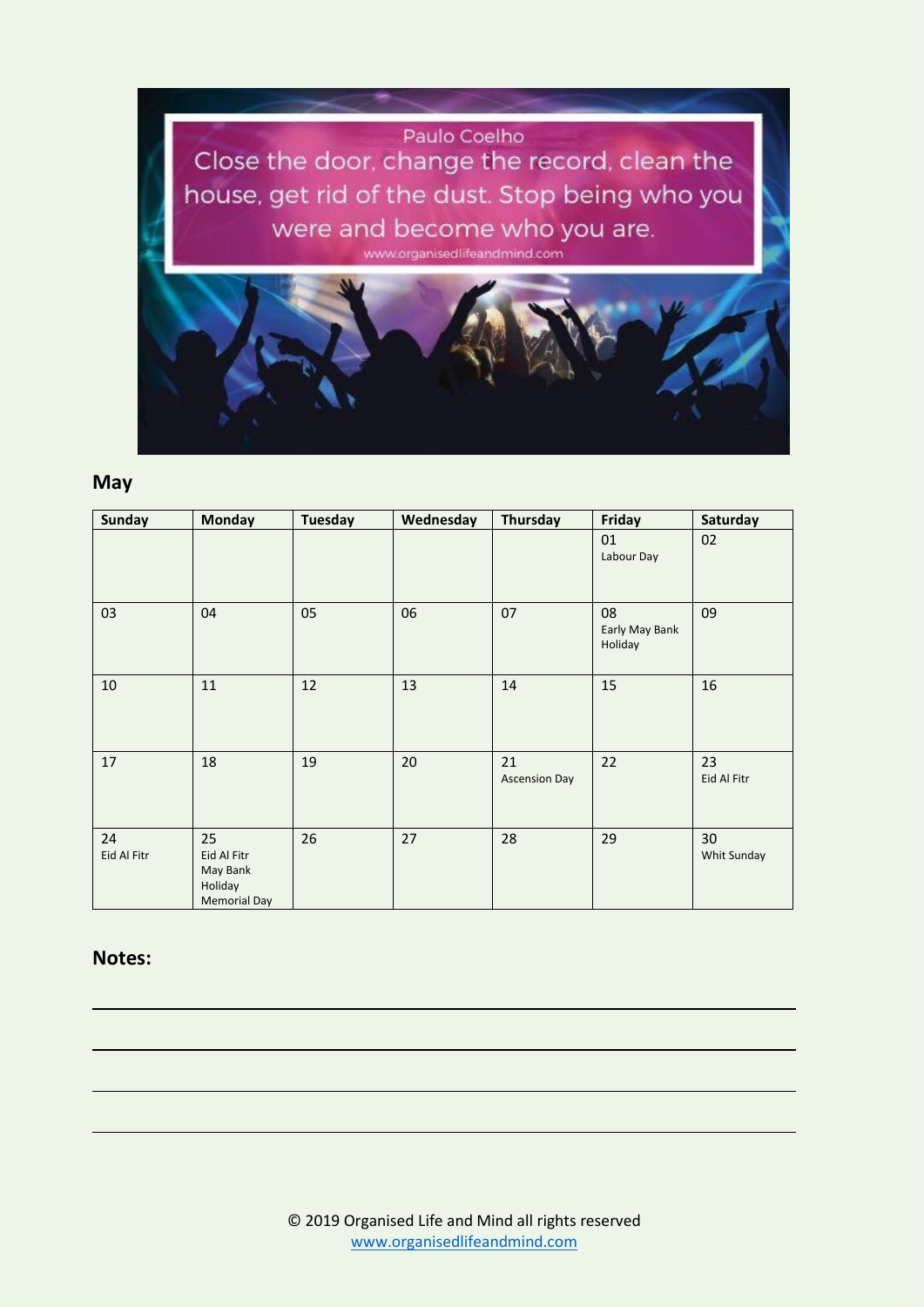

### **June**

| <b>Sunday</b> | <b>Monday</b>     | <b>Tuesday</b> | Wednesday | Thursday             | Friday | Saturday |
|---------------|-------------------|----------------|-----------|----------------------|--------|----------|
|               | 01<br>Whit Monday | 02             | 03        | 04                   | 05     | 06       |
| 07            | 08                | 09             | $10\,$    | 11<br>Corpus Christi | 12     | 13       |
| 14            | 15                | 16             | 17        | 18                   | 19     | 20       |
| 21            | 22                | 23             | 24        | 25                   | 26     | 27       |
| 28            | 29                | 30             |           |                      |        |          |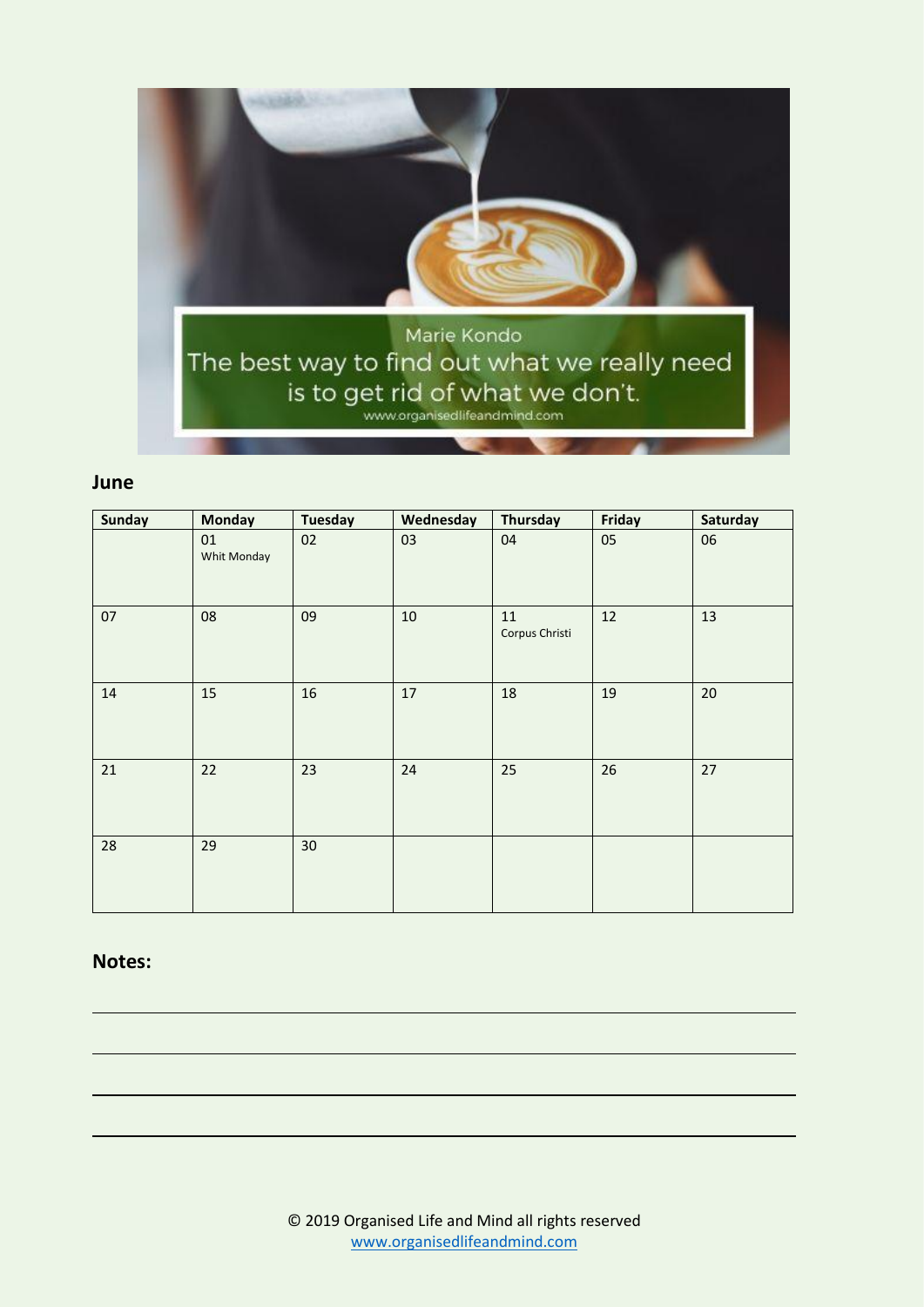# Julia Cameron<br>Clutter is the enemy of clarity.<br>www.organisedlifeandmind.com



# **July**

| <b>Sunday</b> | <b>Monday</b> | <b>Tuesday</b> | Wednesday        | Thursday          | Friday            | Saturday                 |
|---------------|---------------|----------------|------------------|-------------------|-------------------|--------------------------|
|               |               |                | 01<br>Canada Day | 02                | 03                | 04<br>Independence<br>Da |
| 05            | 06            | 07             | 08               | 09                | 10                | 11                       |
| 12            | 13            | 14             | 15               | 16                | 17                | 18                       |
| 19            | 20            | 21             | 22               | 23                | 24                | 25                       |
| 26            | 27            | 28             | 29<br>Arafat Day | 30<br>Eid Al Adha | 31<br>Eid Al Adha |                          |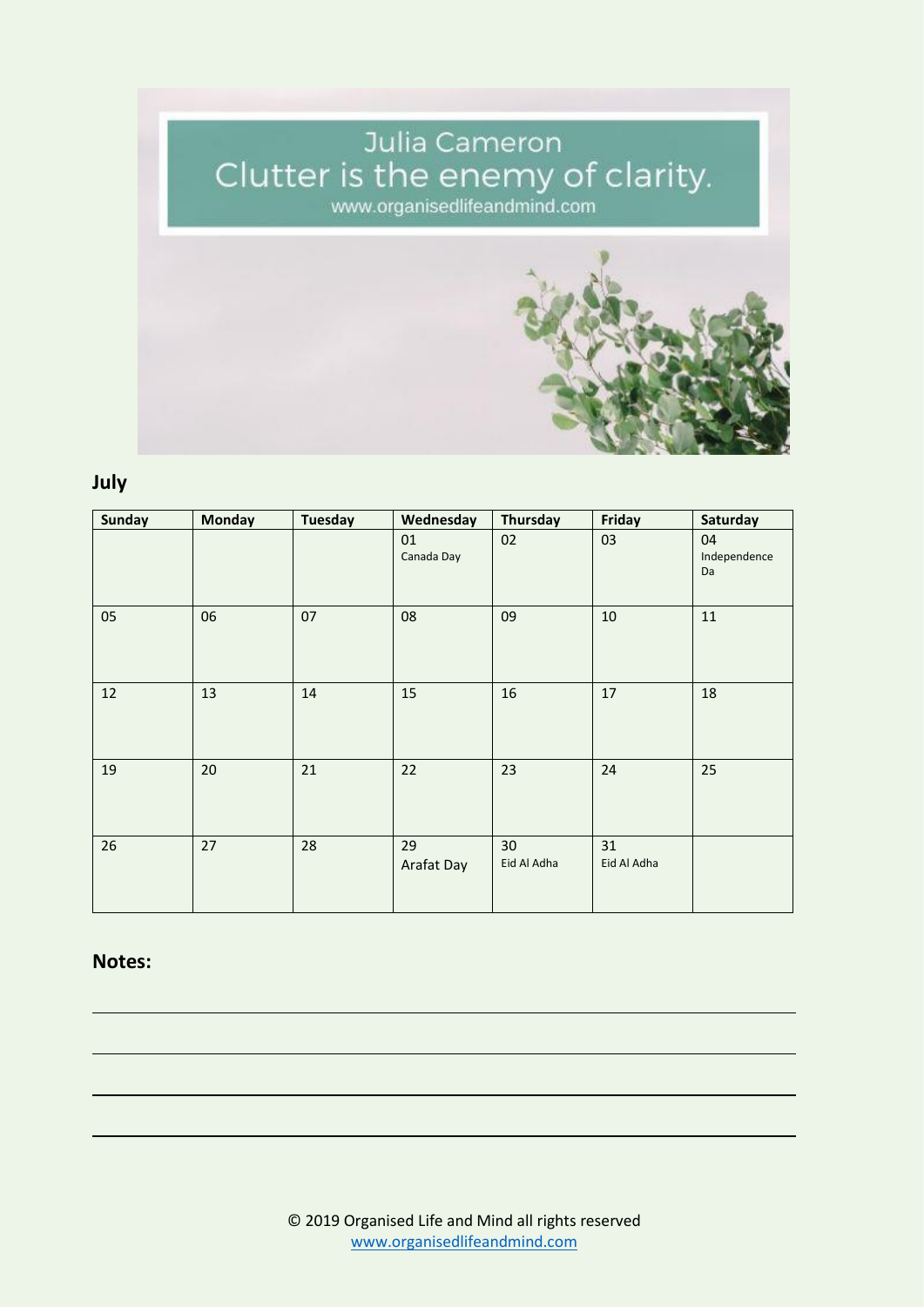

# **August**

| <b>Sunday</b> | <b>Monday</b>                | <b>Tuesday</b> | Wednesday | Thursday                         | Friday | Saturday          |
|---------------|------------------------------|----------------|-----------|----------------------------------|--------|-------------------|
| 30            | 31                           |                |           |                                  |        | 01<br>Eid Al Fitr |
| 02            | 03                           | 04             | 05        | 06<br><b>Bank Holiday</b>        | 07     | 08                |
| 09            | 10                           | 11             | 12        | 13                               | 14     | 15                |
| 16            | 17                           | 18             | 19        | 20<br><b>Islamic New</b><br>Year | 21     | 22                |
| 23            | 24<br>Summer Bank<br>Holiday | 25             | 26        | 27                               | 28     | 29                |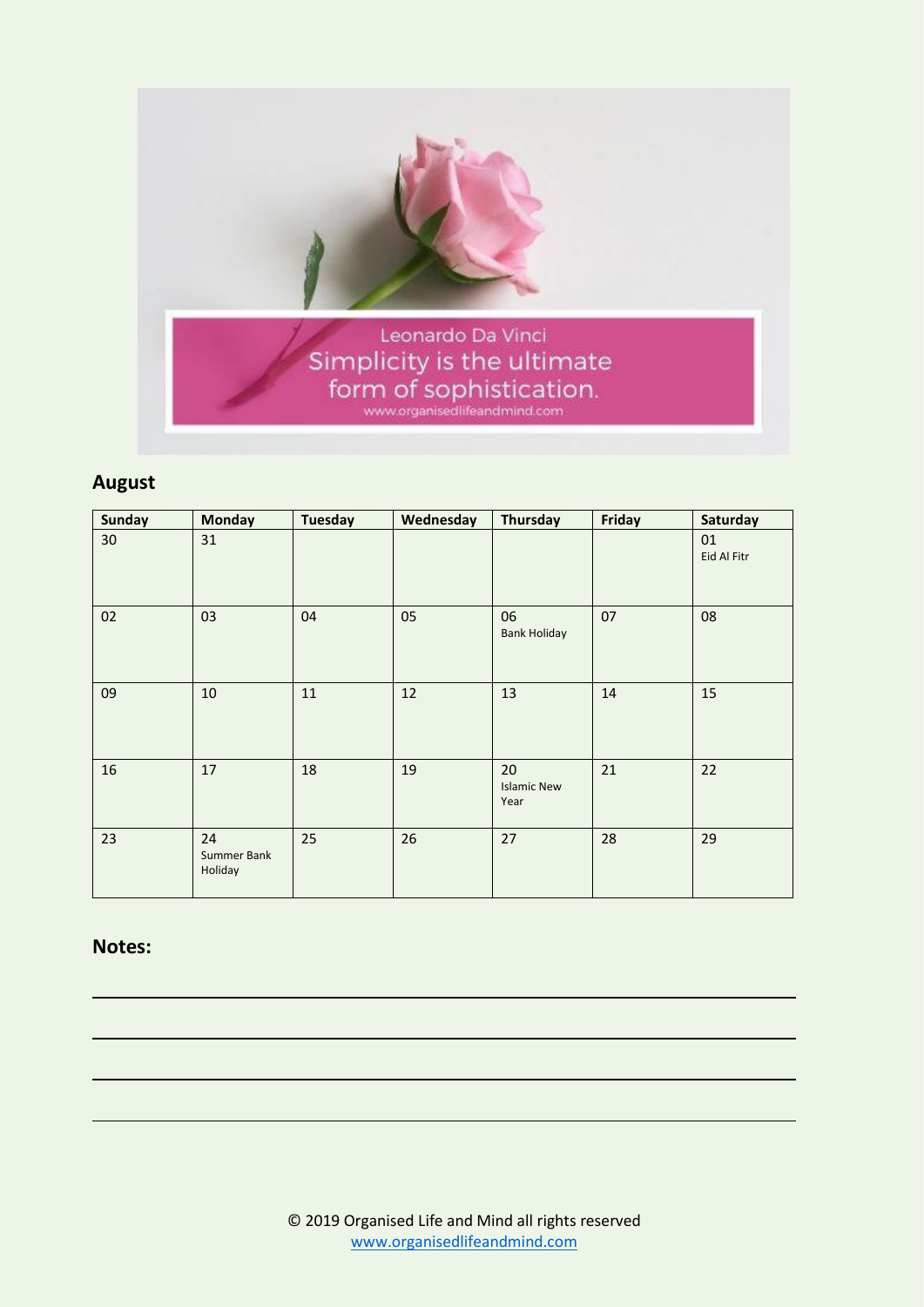

# **September**

| Sunday | <b>Monday</b>                | <b>Tuesday</b> | Wednesday                    | Thursday | Friday | Saturday |
|--------|------------------------------|----------------|------------------------------|----------|--------|----------|
|        |                              | 01             | 02<br>Labour Day<br>(CAN/US) | 03       | 04     | 05       |
| 06     | 07<br>Labour Day<br>(CAN/US) | 08             | 09                           | $10\,$   | 11     | 12       |
| 13     | 14                           | 15             | 16                           | 17       | 18     | 19       |
| 20     | 21                           | 22             | 23                           | 24       | 25     | 26       |
| 27     | 28                           | 29             | 30                           |          |        |          |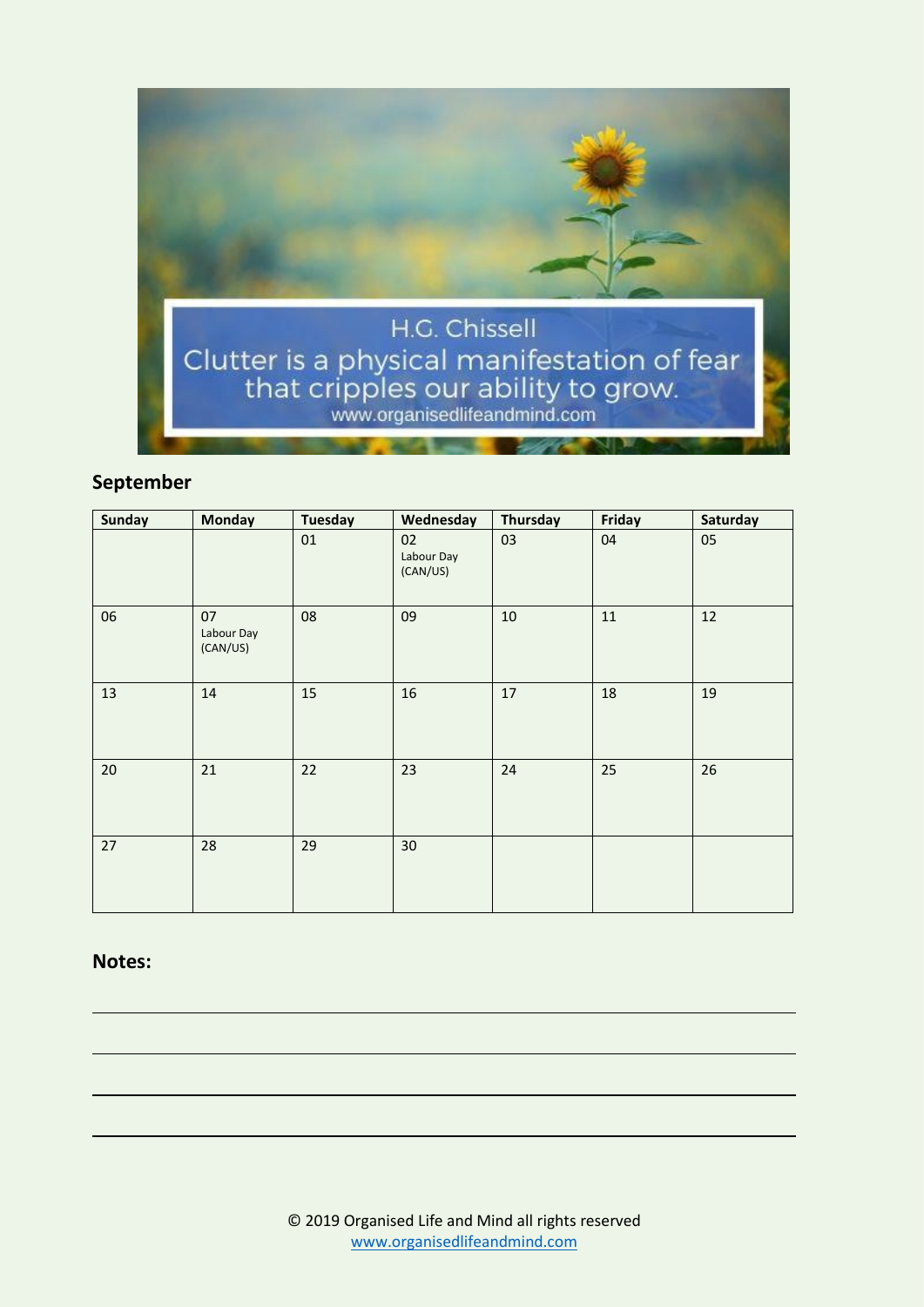

# **October**

| <b>Sunday</b> | <b>Monday</b>                  | <b>Tuesday</b> | Wednesday | Thursday                    | Friday | Saturday                              |
|---------------|--------------------------------|----------------|-----------|-----------------------------|--------|---------------------------------------|
|               |                                |                |           | 01                          | 02     | 03<br>Tag der<br>deutschen<br>Einheit |
| 04            | 05                             | 06             | 07        | 08                          | 09     | 10                                    |
| 11            | 12<br>Thanksgiving<br>(Canada) | 13             | 14        | 15                          | 16     | 17                                    |
| 18            | 19                             | 20             | 21        | 22                          | 23     | 24                                    |
| 25            | 26                             | 27             | 28        | 29<br>Prophet's<br>Birthday | 30     | 31<br>Halloween                       |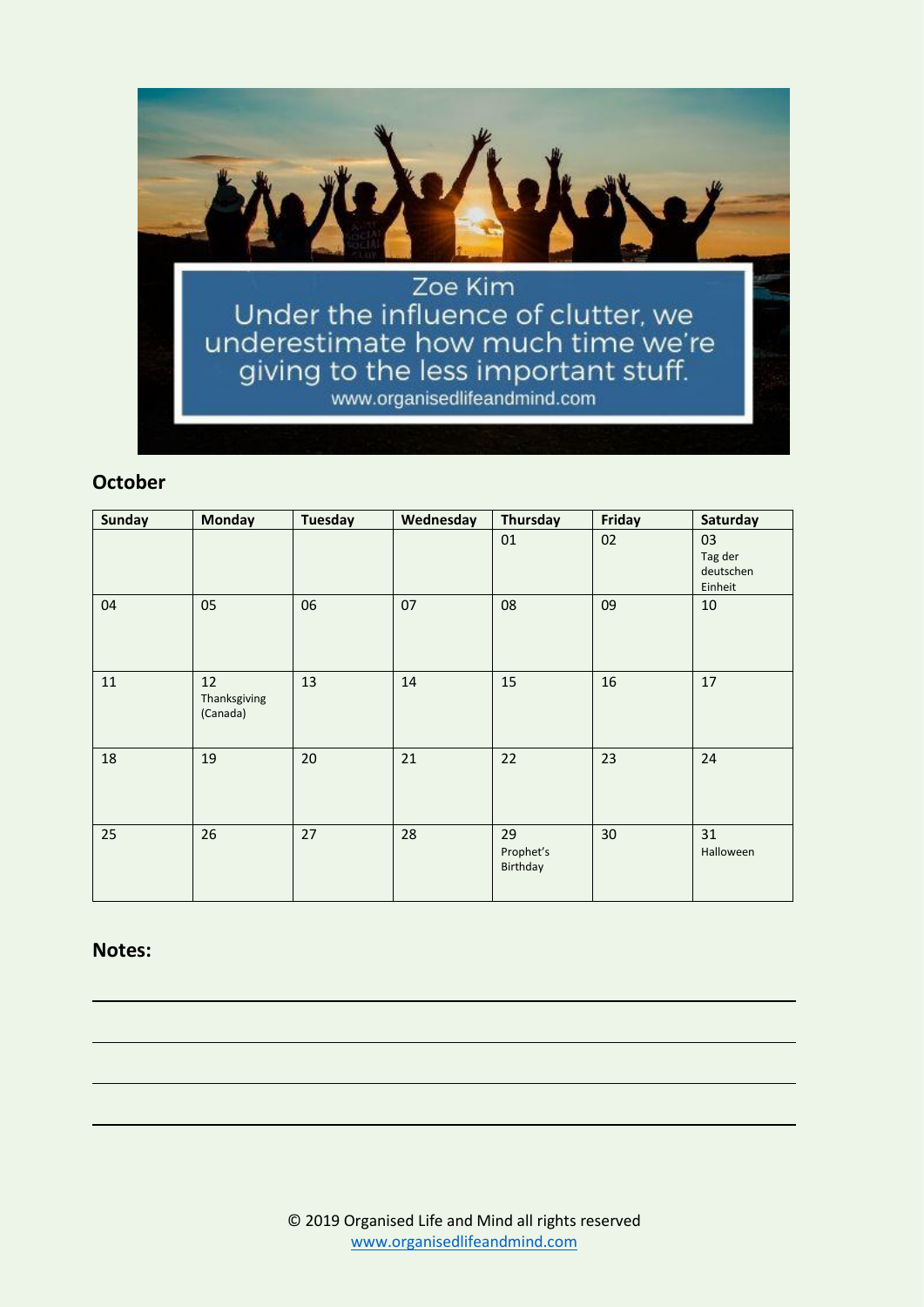

# **November**

| <b>Sunday</b> | <b>Monday</b>                | <b>Tuesday</b>               | Wednesday | Thursday           | Friday | Saturday |
|---------------|------------------------------|------------------------------|-----------|--------------------|--------|----------|
| $01\,$        | 02                           | 03                           | 04        | 05                 | 06     | 07       |
| 08            | 09                           | $10\,$<br>Remembrance<br>Day | $11\,$    | 12                 | 13     | $14\,$   |
| 15            | 16                           | 17                           | 18        | 19                 | 20     | 21       |
| 22            | 23                           | 24                           | 25        | 26<br>Thanksgiving | 27     | 28       |
| 29            | 30<br>Commemora-<br>tion Day |                              |           |                    |        |          |